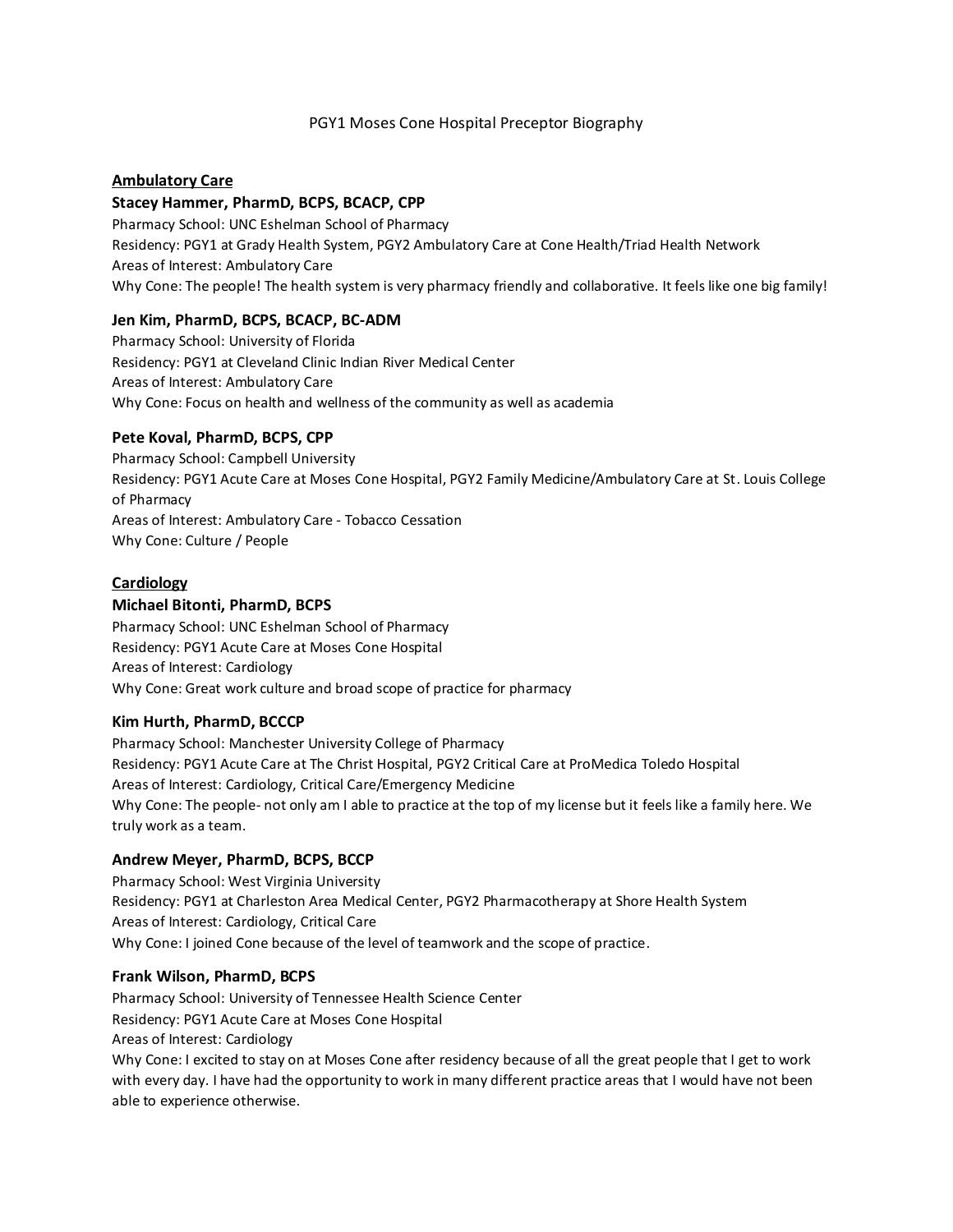# **Critical Care/Emergency Medicine**

## **Thuy D. Dang, PharmD, BCPS, BCCCP**

Pharmacy School: UNC Eshelman School of Pharmacy

Residency: PGY1 at Centennial Medical Center

Areas of Interest: Critical Care and Nutrition

Why Cone: Cone Pharmacy has an extensive scope of practice and excellent relationship with other healthcare providers, making it an ideal setting for patient care. The people are also an asset. Its family-oriented and compassionate culture provides support, and the team always pull together to assist and overcome any emergencies or challenges.

# **Michael Maccia, PharmD, BCPS, BCCCP**

Pharmacy School: Wilkes University Residency: PGY1 Acute Care at Carolinas Medical Center Areas of Interest: Critical Care Why Cone: Cone is a great place to work. The pharmacy department really works well together and someone is always available to help out. Pharmacists also have a great relationship with providers, which allow us to practice at the top of our license.

## **Ben Mancheril, PharmD, BCPS, BCCCP**

Pharmacy School: University of Charleston

Residency: PGY1 at Blount Memorial Hospital, PGY2 Critical Care at Duke University Hospital Areas of Interest: Critical care, Emergency medicine

Why Cone: Moses Cone Hospital enables me to practice critical care pharmacy at the top of my license while helping shape the next generation of pharmacy practitioners. We work closely with our physician, advanced practitioner and nursing colleagues to provide the best, evidence-based care to all our ICU patients.

### **Alison Masters, PharmD, BCPS**

Pharmacy School: Midwestern University Residency: PGY1 at NorthShore University HealthSystem Areas of Interest: Neurology, Critical Care, Emergency Medicine Why Cone: I was drawn to Cone by how established the pharmacy department is. The scope for pharmacists and the potential for pharmacy involvement is endless!

### **Catherine A. Pierce, PharmD, FCCM**

Pharmacy School: BS Pharm – Auburn University, PharmD – UNC Eschelman School of Pharmacy Residency: PGY1 and PGY2 Critical Care at Medical University of South Carolina Areas of Interest: Critical Care and Emergency Medicine Why Cone: Family feel

### **Emergency Medicine**

### **Jason Eakins, PharmD, BCPS**

Pharmacy School: Manchester University College of Pharmacy Residency: PGY1 Acute Care at Parkview Health Areas of Interest: Critical Care, Emergency Medicine Why Cone: There are so many opportunities for precepting and excellent collaboration with providers and pharmacy.

### **Jonathan Oriet, PharmD**

Pharmacy School: UNC Eshelman School of Pharmacy Residency: PGY1 Acute Care at Moses Cone Hospital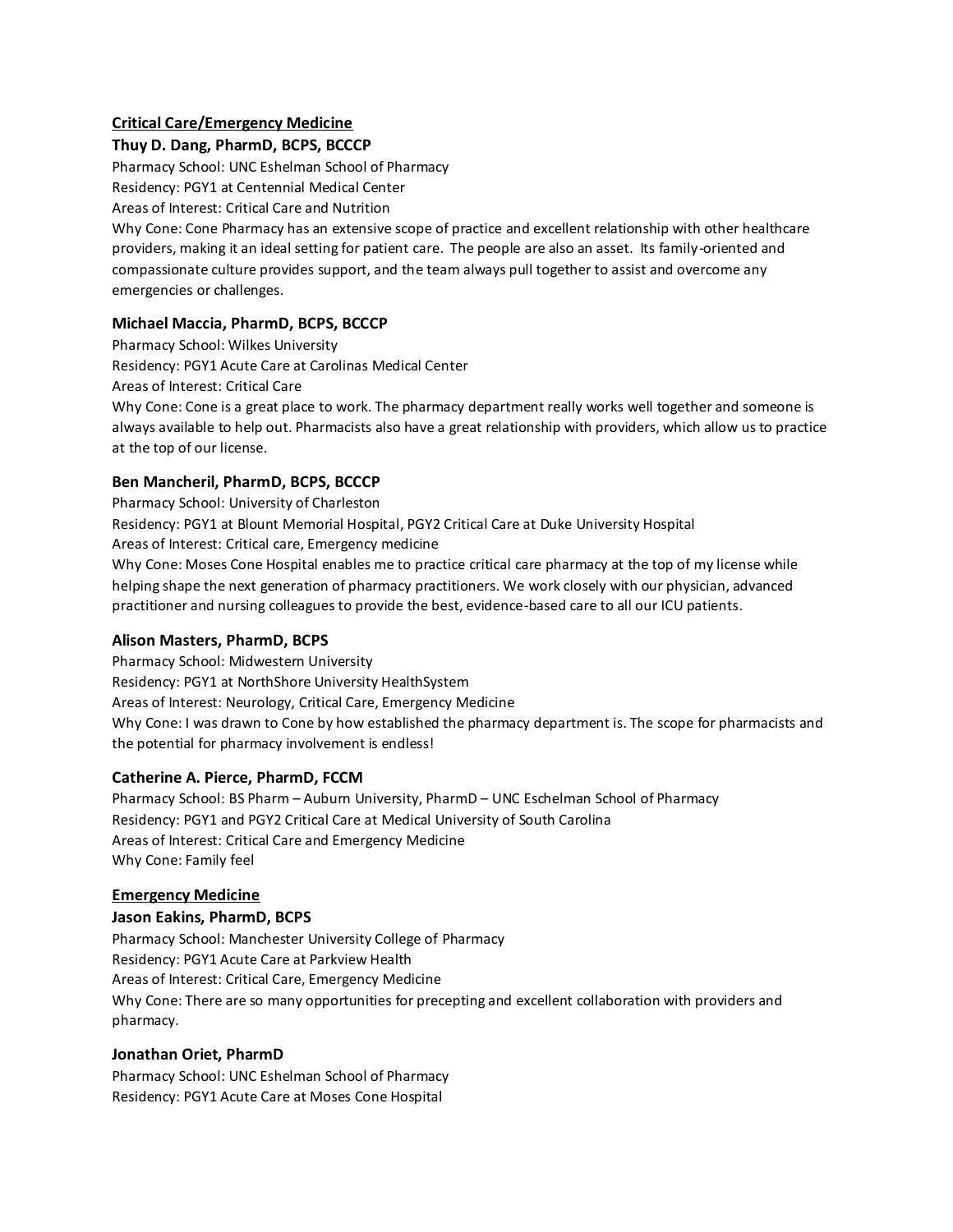Areas of Interest: Emergency Medicine, Infectious Diseases, Neurology Why Cone: Great co-workers and a large scope of practice

## **Rachel Rumbarger, PharmD, BCPS**

Pharmacy School: Drake University Residency: PGY1 at York Hospital Areas of Interest: Emergency medicine

Why Cone: The people and culture at Cone are great! The work environment is supportive and we all work together really well. Also the providers here really value pharmacists input and want us with them at the patient bedside. We can really make a difference in patient care.

## **Infectious Diseases**

## **Jeremy J. Frens, PharmD, BCPS-AQ ID**

Pharmacy School: University of Michigan Residency: PGY1 at University of California Davis Medical Center Areas of Interest: Infectious Diseases Why Cone: Cone Health puts a high value on pharmacy services and is supportive when we try to innovate and practice at the top of our license. I also identify with our Cone Values of caring for our community, each other, and ourselves.

# **Cassie Kuppelweiser, PharmD, BCIDP, AAHIVP, CPP**

Pharmacy School: West Virginia University Residency: Acute Care PGY1 at Cone Health; PGY2 in Infectious Diseases at Cone Health Areas of Interest: Infectious Diseases/HIV Why Cone: The caring and supportive work environment! I love the people I work with day to day.

### **Elizabeth Martin, PharmD, BCPS**

Pharmacy School: South Carolina College of Pharmacy Residency: PGY1 Acute Care at Moses Cone Hospital Areas of Interest: Infectious Disease, Nephrology, Critical Care/Emergency Medicine Why Cone: I love how progressive pharmacy is at MCH, how receptive the physicians are to pharmacy practice/rounding, the teaching/learning atmosphere, the culture at MCH, and the family atmosphere. I enjoy being involved in the teaching/precepting of the residency program and watching residents mature into wellrounded clinical pharmacists by the end of the year.

# **Minh Q Pham, PharmD, BCPS, BCIDP, AAHIVP, CPP**

Pharmacy School: UNC Eshelman School of Pharmacy Residency: PGY1 at Carolinas Medical Center Areas of Interest: Infectious Disease and HIV Why Cone: A unique, integrated, and comprehensive care center that has a family environment among colleagues!

### **Emily Sinclair, PharmD, BCPS, BCIDP**

Pharmacy School: West Virginia University

Residency: Moses H Cone Memorial Hospital- PGY1 Acute Care and PGY2 Infectious Diseases Areas of Interest: Infectious Diseases

Why Cone: Cone is a great place to train and work due to the collaborative and supportive attitude of all health care professionals across the system. All workers at Cone are dedicated to providing a caring and supportive environment to both co-workers and patients.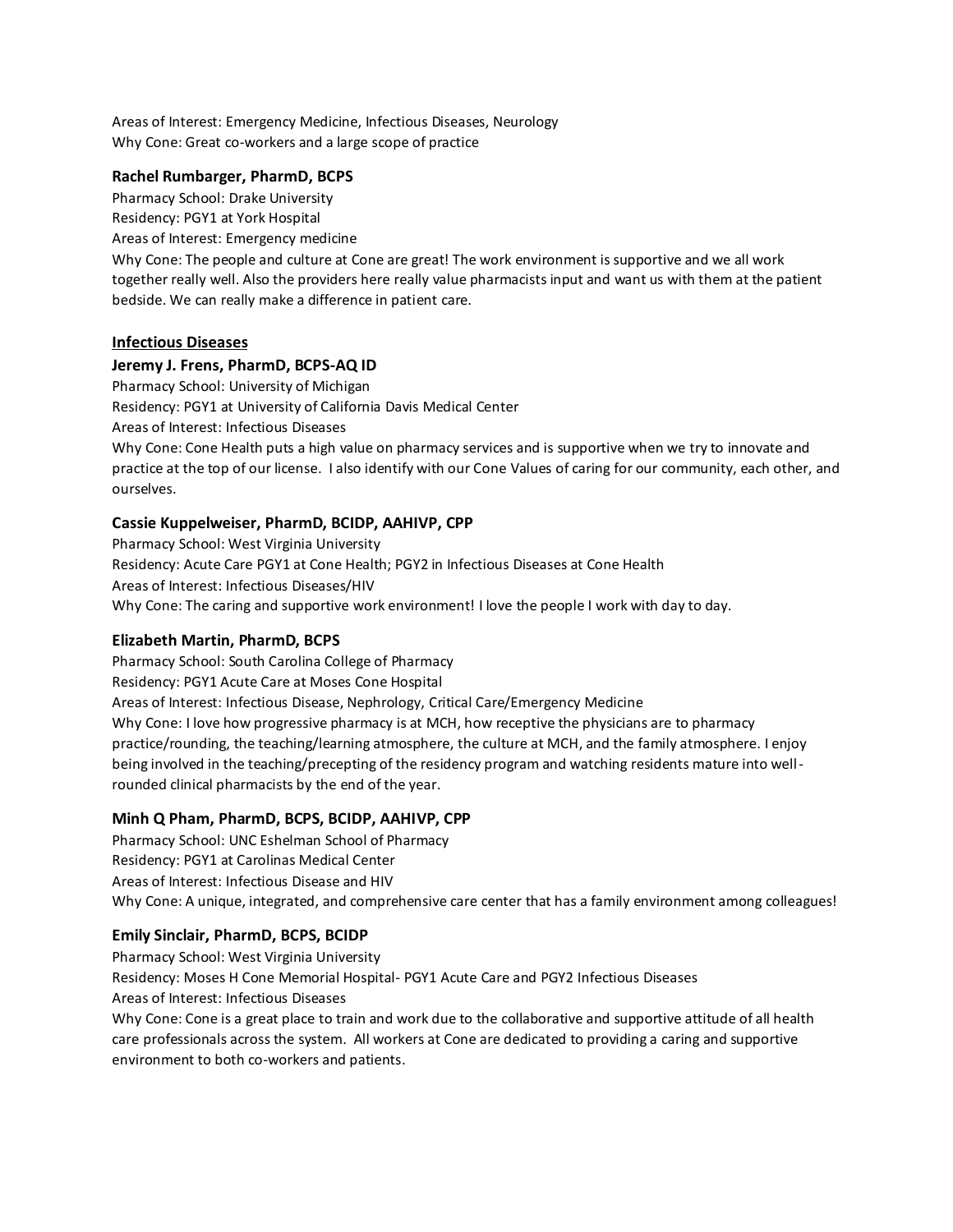### **Internal Medicine**

### **Jennifer Durham, PharmD, BCPS**

Pharmacy School: UNC Eshelman School of Pharmacy Residency: PGY1 Ambulatory Care at Campbell University Areas of Interest: Internal Medicine Why Cone: We are able to practice at the top of our license. I also think our culture is great. We function much like a teaching hospital but have a family oriented atmosphere.

## **James Groce, RPh, PharmD, CACP, CPP**

Pharmacy School: BSc Pharmacy – UNC Eshelman School of Pharmacy, PharmD – Campbell University Residency: PGY1 at Moses Cone Hospital

Areas of Interest: Internal Medicine, Anticoagulation Mangement

Why Cone: When I applied for Residency (1985), I looked for the STRONGEST, CLINICALLY ORIENTED Program. Having been a UNC Student performing my rotations at Cone, I knew of the clinical strengths of the program. There was only one other program I looked at--Mary Imogene Bassett Hospital, in Cooperstown, NY! The two programs were an identical template of each other, and the RPD was a classmate of Peter Gal, who was our G-AHEC Pharmacist at that time. Our programs were so similar, that after the class of '86 FINISHED--one of the two residents who had BEEN at Mary Imogene Bassett Hospital applied to Cone Hospital for her first job! To me, that speaks volumes to the reputation and strength of our program. We recently celebrated the 50th Anniversary of the Program--we have Pharmacists from essentially every state who have completed their PGY1 Training here. Some have stayed over all these years, some leave--but in the end, the thing that connects us is our shared experiences of providing the best possible up to date care of our patients' and the "tie that binds us all", being a PROUD "Conehead".

## **Kimberly Hammons, PharmD, BCPS**

Pharmacy School: UNC Eshelman School of Pharmacy Residency: PGY1 Acute Care at Moses Cone Hospital

Areas of Interest: Internal Medicine

Why Cone: I completed my residency at Cone and chose to stay on staff because of the people and the family environment. Not only within the pharmacy department but in the whole hospital, the atmosphere felt welcoming, warm, and inviting. I enjoyed collaborating with team members as if it was over a family holiday dinner. Every voice could be heard, and everyone was equally invested in taking the best care of the patient.

### **Dwayne A. Pierce, BSPharm, PharmD, BCPS, FNKF**

Pharmacy School: University of Georgia Residency: PGY1 at Methodist Healthcare Areas of Interest: Nephrology, Internal Medicine Why Cone: Cone works hard to foster and develop each pharmacist's professional interests. This department has more of a "family" feel than most departments than I have worked for.

### **Pediatrics**

### **Mei Bell, PharmD, BCPS, BCPPS**

Pharmacy School: UNC Eshelman School of Pharmacy Residency: PGY1 Acute Care at Moses Cone Hospital Areas of Interest: Pediatrics

### **Julie Cline, PharmD**

Pharmacy School: Campbell University Residency: PGY1 at Wake Forest Baptist Medical Center Areas of Interest: NICU, OB/GYN